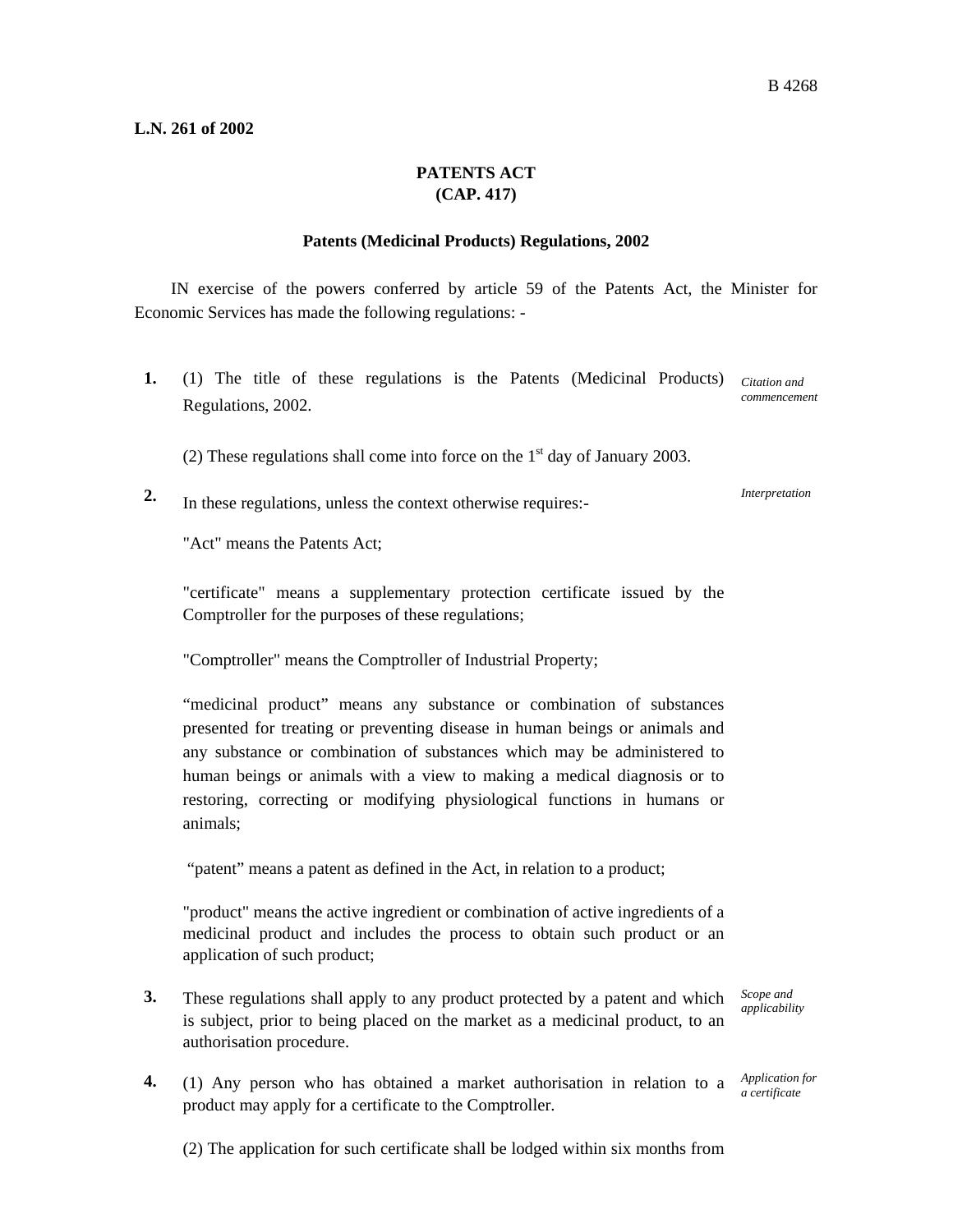the date on which the market authorisation has been granted.

(3) Notwithstanding the provisions of subregulation (2) of this regulation, where the authorisation to place the product on the market is granted before the patent is granted, the application for a certificate shall be lodged within six months from the date on which the patent is granted.

- **5.** A certificate shall be granted if on the date of the application:
	- (a) the product is protected by a patent;
	- (b) an authorisation to place the product on the market as a medicinal product has been granted and is in force;
	- (c) the said authorisation is the first authorisation to place the product on the market as a medicinal product; and
	- (d) the product has not already been granted a certificate.
- **6.** An application for a certificate shall contain the following information:-
	- (a) the name and address of the applicant;
	- (b) if the applicant is being represented by an agent the name and address of such agent;
	- (c) the registration number of the patent and the title of the invention;
	- (d) the date and the number if any, of the first authorisation to place the product on the market:

Provided that if such authorisation has been previously granted by an authority outside Malta with which the Government of Malta has reciprocal or international agreement on supplementary protection certificates, the date, the number if any, and the country where the authorisation has been first granted;

- (e) a copy of the market authorisation together with a summary of the product characteristics and in the case that the first market authorisation has been granted by an authority outside Malta as aforesaid also a copy of that authorisation together with a summary of the product characteristics.
- **7.** The Comptroller shall, on receipt of an application for a certificate, issue a notice in the Gazette containing the following information:-

*Publication of application* 

- (a) the name and address of the applicant; ,
- (b) the registration number of the patent;
- (c) the title of the patented invention;

*Conditions for granting a certificate* 

*Contents of application*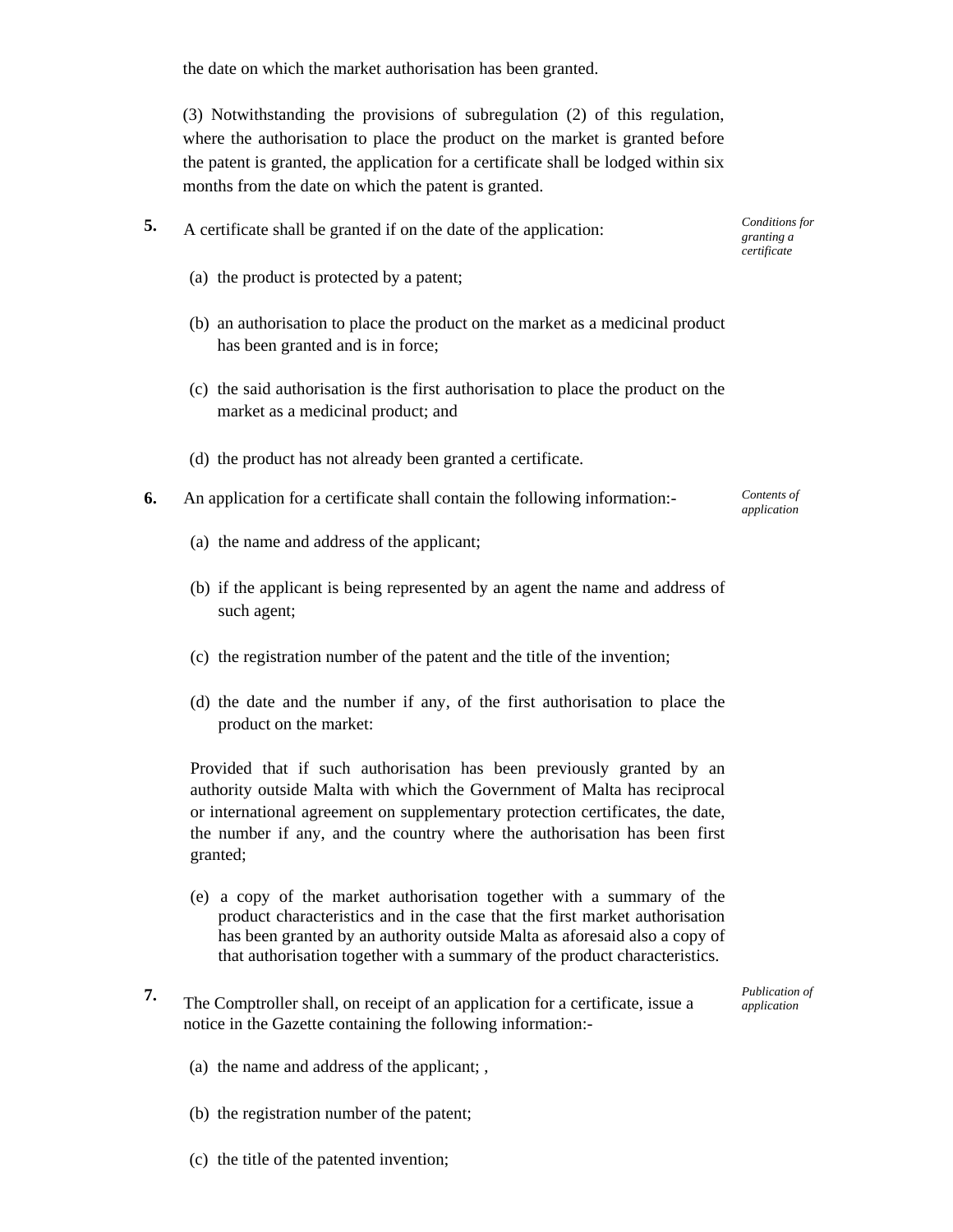- (d) the date and the number, if any, of the market authorisation and the product identified in that authorisation;
- (e) if applicable, the date and the number if any, of the first authorisation to place the product on the market if the first authorisation has been granted by an authority outside Malta.
- **8.** (1)Where the application for a certificate meets the requirements established under these regulations the Comptroller shall grant a certificate.

*Grant of certificate* 

(2) A certificate shall only be granted to the proprietor of the patent.

(3) Where in the opinion of the Comptroller the application does not fully comply with the requirements established under these regulations he shall notify the applicant accordingly which notification shall contain the reasons why the application is non-compliant.

(4) The applicant may, within 60 days from receipt of the notification mentioned in sub-regulation (3) above, rectify his position to the satisfaction of the Comptroller, failing which the Comptroller shall reject the application.

(5) The Comptroller shall, on the granting of a certificate issue a, notice in the Gazette containing the information listed under paragraphs (a) to (e) of regulation 7 of these regulations together with the date of granting and the date of expiry of the certificate.

(6) If an application has been rejected, the Comptroller shall issue a notice to this effect in the Gazette. Such notice shall contain the information listed under paragraphs (a) to (e) of regulation 7 of these regulations.

(7) Any fee paid for an application which has been rejected under this regulation shall be forfeited.

- **9.** Where a certificate has been granted under these regulations, the protection conferred by the patent in relation to the product shall continue to apply for the duration established under regulation 10 of these regulations, subject to the same limitations and obligations.
- **10.** The duration referred in regulation 9 above shall commence at the expiry of the term of the patent and shall continue to have effect for that period equal to the period elapsed between the first day of the sixth year following the date of the application for a patent and the date of the first authorisation to place the product on the market in Malta or in any other country with which the Government of Malta has reciprocal or international agreements on supplementary protection certificates:

Provided that the period lapsed as aforesaid shall in no case exceed five years.

**11.** (1) The certificate shall lapse:

(a) at the end of the period provided for in regulation 10 above; or

*Effects of certificate* 

*Duration of licence* 

*Expiry of the certificate*